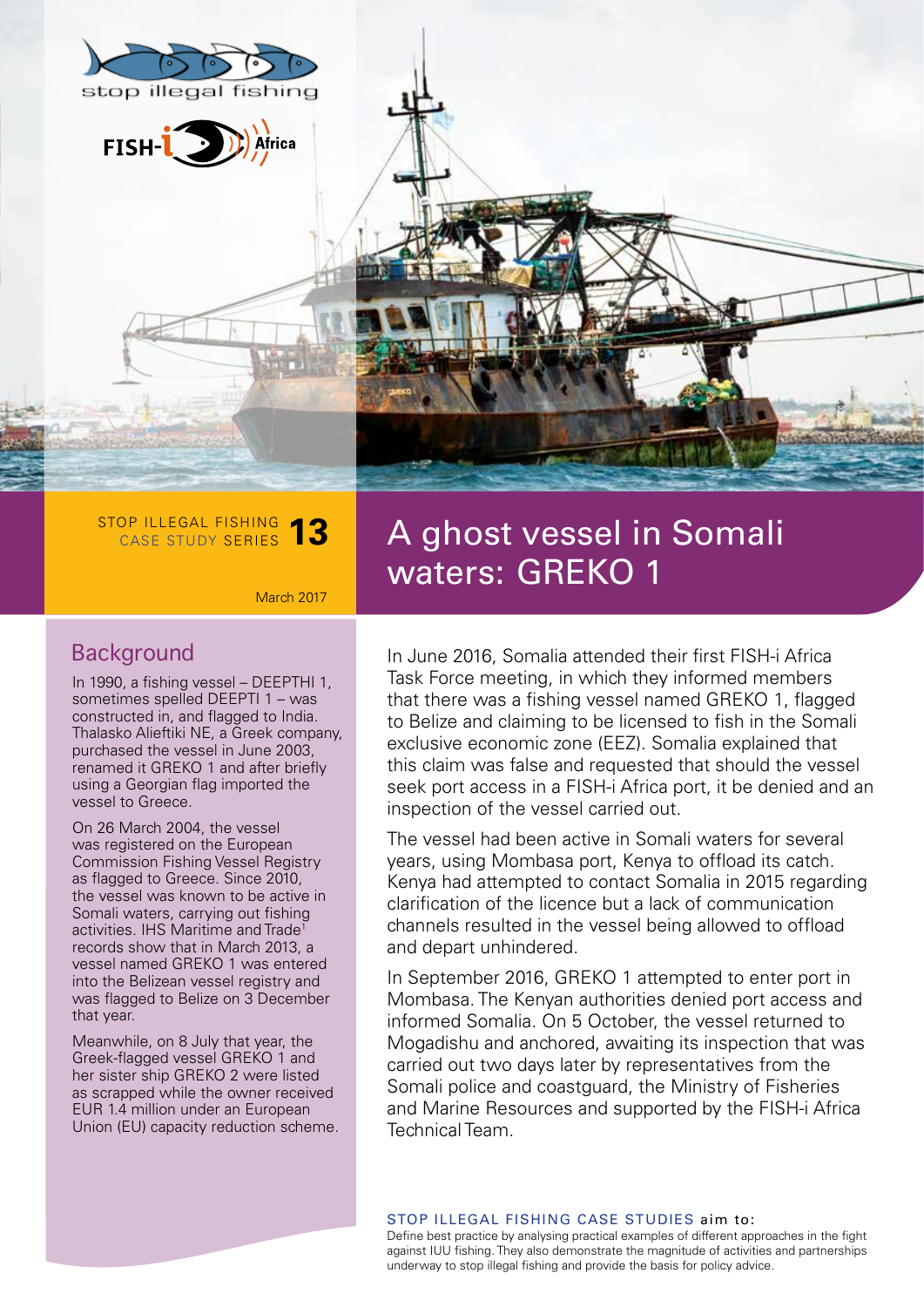

## The story continued

The following violations were identified:

- $\bullet$ Operating in the Somali EEZ without a valid licence.
- Using forged licences and documents.
- **•** Fishing in an area reserved for Somali fishermen.
- Using fishing gear of a type that is illegal under Somali law.
- Not reporting any data regarding its activities and operations regarding effort and catch to the Somali authorities.

On the morning of 13 October 2016, GREKO 1 fled Mogadishu. However, five days later, the captain reported a sick crew member, enacting 'force majeure' to gain port access in Mombasa. Kenya contacted Somali authorities who contacted Belize authorities once more. The Belize authorities issued a 'prohibition-to-sail' notice and suspended the high seas fishing licence, making it illegal for the vessel to leave port without prior authorisation from Belize to do so. A second inspection was carried out and the registered owner was contacted and presented with the legal charges.

The Somali authorities settled outside of court with the registered owner, the Panamanian Mare Fishing Co., and the USD 65 000 fine agreed was paid. The Director and President of the Panamanian company,

Stavros Mandalios (a Greek national and resident), with whom the negotiation was conducted, was the same beneficial owner who in 2013 received EUR 1.4 million for the scrapping of the Greek-flagged GREKO 1 and a sister ship, the GREKO 2, in Greece.

The Greek company Thalasco Fishing Shipping Co. is the holding company of Mare Fishing Co. According to the United Nations (UN) Ocean Atlas, Mr Mandalios is also the General Manager of Thalasco Fishing Shipping Co.

The Belize registration documentation for GREKO 1 listed the previous name of the vessel as DEEQA 1 and the previous flag as Somali. However, in January 2017, photographs of Belize-flagged GREKO 1 taken during its inspection in Mogadishu revealed the name DEEPTHI 1 embossed on the hull of the vessel. IHS Maritime records have only one vessel linked to that name (DEEPTI 1), which is the Greek-flagged GREKO 1, allegedly scrapped in 2013. This indicated that the Greek vessel might not have been scrapped. This is also true for the Belize-flagged GREKO 2, which was anchored alongside GREKO 1 in Mombasa and has the name DEEPTHI 2 embossed on its hull. A name that only the Greekflagged GREKO 2 is associated with in IHS Maritime's records.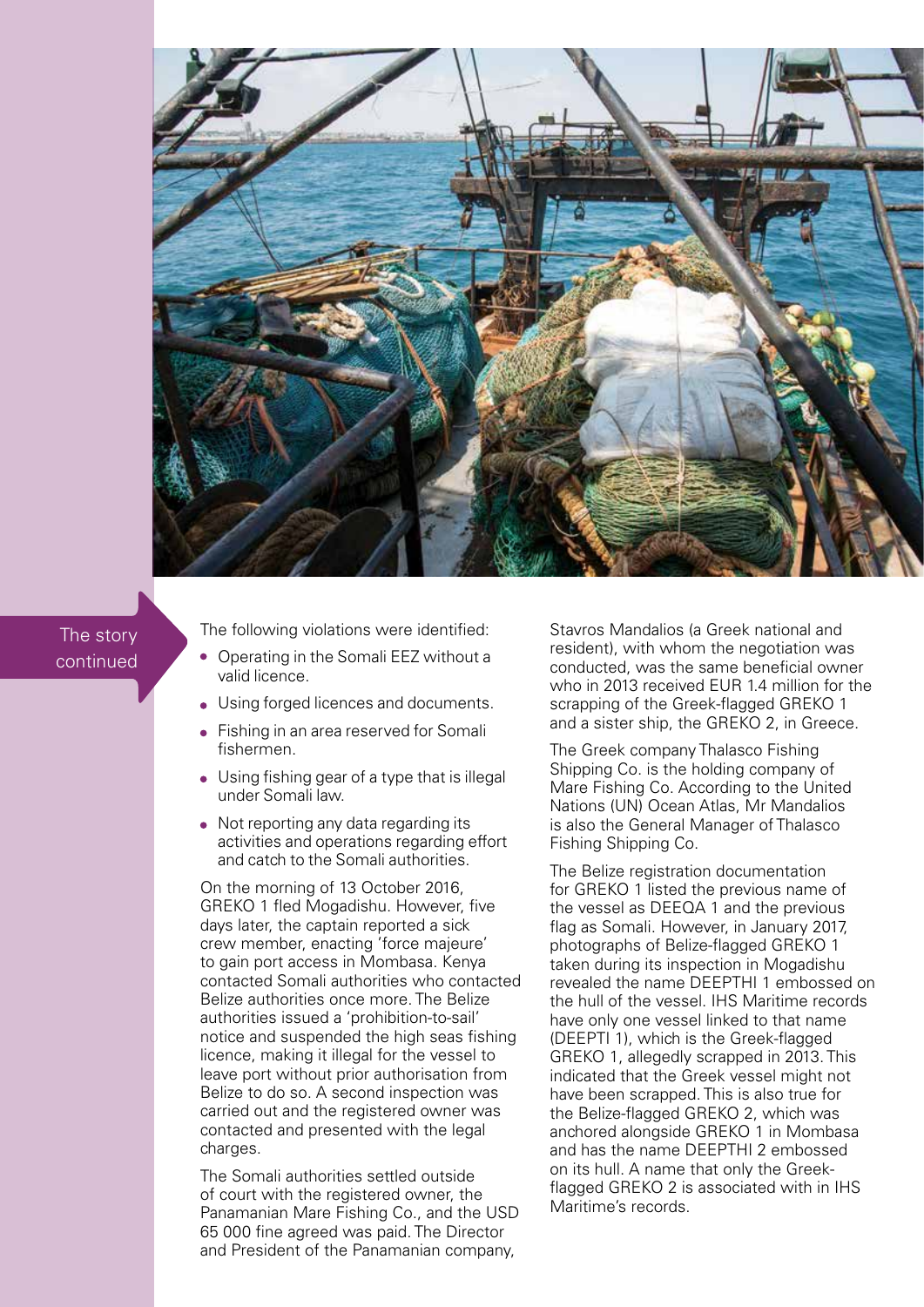### Key features and outcomes

- Cooperation between Kenya and Somalia leading to the denial of port access and subsequent inspection of the vessel.
- $\bullet$ Observation of GREKO 1 by the EU NAVFOR placed the vessel in the Somali EEZ, south of Puntland waters, within the area reserved for Somali fishermen.
- Assistance from FISH-i Africa's Technical Team in the inspection of the vessel and investigating the vessel's history and identity.
- Use of photographic evidence to determine that the GREKO 1 inspected in Mogadishu was potentially the same vessel as the Greek vessel which had been recorded as scrapped.
- The owner could sell the vessel's catch to finance the fine; the estimated value of the catch was USD 300 000, while the fine was USD 65 000.
- Belize prevented the vessel from sailing and  $\bullet$ suspended its high seas fishing licence, forcing the vessel to remain in Mombasa until Belize authorised its departure.

## **Challenges**

- The use of different alphabets makes it hard to trace vessels and companies as a translation from one language to another means there is a possibility for the spelling to change slightly; resulting in confusion for investigators and a shield for perpetrators.
- Potentially false historical records were given to Belizean authorities when initially registering the vessel made it difficult to track the true identity of the vessel.
- Complicated web of ownership with the flag state being Belize, the registered owner company being Panamanian, and the holding company being Greek, while the operator is a branch of the Greek company in the United Arab Emirates.
- Access to information such as flag registrations and fishing licences are restricted and therefore requests for access must be made, which may take time and thus delay or prevent prosecution and sanctions from being imposed.

# Drivers

The main drivers in this case were threefold: the communication and will by Somalia regarding the fraudulent licence and intent to pursue the vessel, the cooperation and diligence of the Kenyan authorities, and the joint effort in inspecting the vessel and uncovering its history.

## Lessons learned

- Communication mechanisms and structures between coastal, port and flag States are vital – only with these in place can illegally caught fish be prevented from entering the market.
- Photographic evidence can reveal details that would otherwise be missed – a photo of GREKO 1 during its inspection in Mogadishu caught the light at a perfect angle, casting a shadow over the embossed previous name, and indicating that the vessel may not have been scrapped as claimed.
- Sanctions must act as effective deterrents – fines must prevent any gain from the IUU activity and as such be more than the value of the catch.